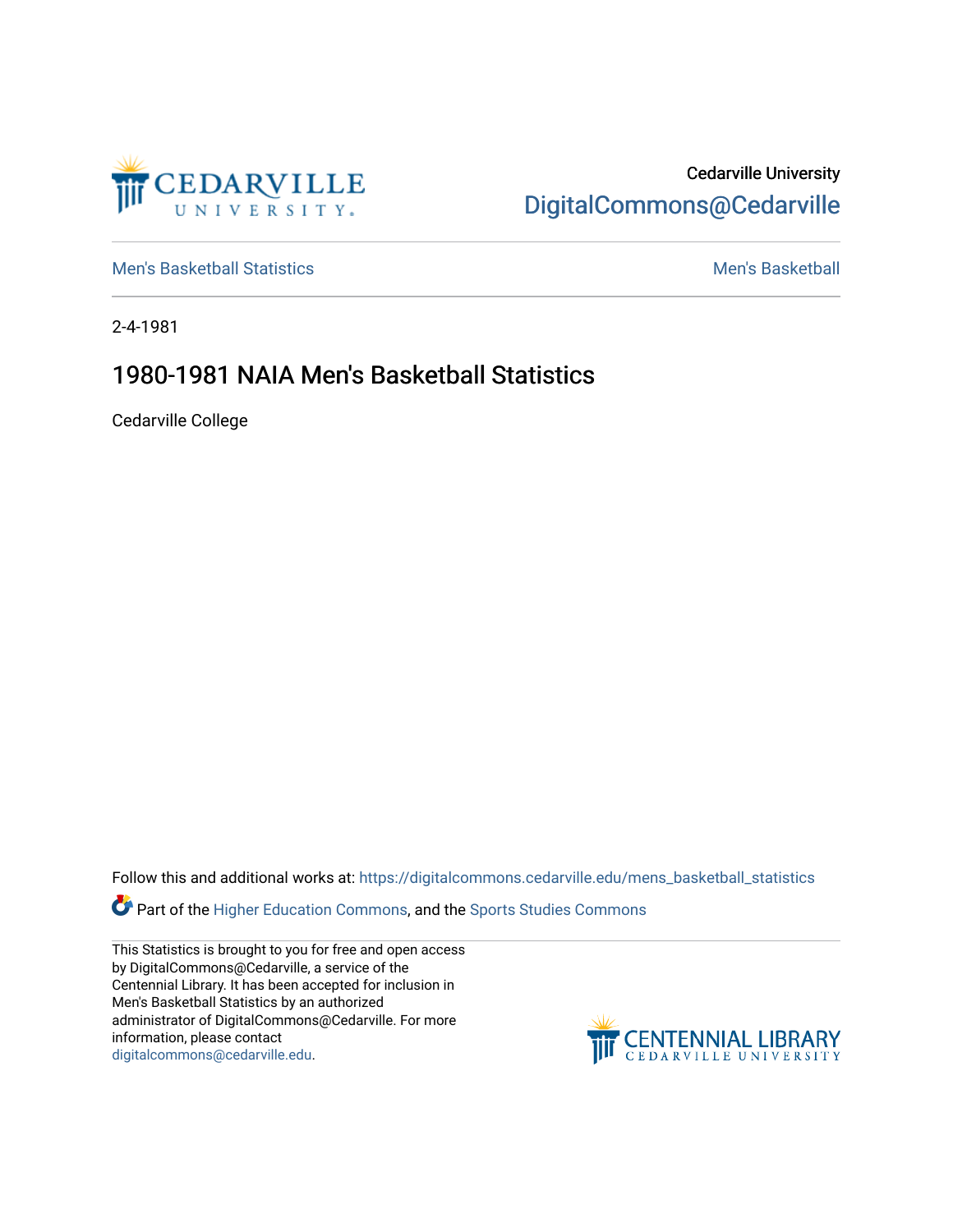## **NAIA DISTRICT 22 BASKETBALL STATISTICS**

| <b>STANDINGS</b>      | Record      | Pt.Avg.                         | Opp.Avg.             | <b>FG</b>         | PT <sup>-</sup>   | <b>REB</b>         |
|-----------------------|-------------|---------------------------------|----------------------|-------------------|-------------------|--------------------|
| Cedarville            | $18 - 2$    | 83.5                            | 72.7                 | .519              | .705              | .519               |
| Defiance              | $15 - 5$    | 72.3                            | 69.4                 | .503              | 0.655             | .540               |
| Findlay               | $12 - 8$    | 68.6                            | 35.7                 | $-460$            | .699              | .510               |
| <b>Rio Grande</b>     | $14 - 10$   | 83.6                            | 78.2                 | .491              | .670              | .582               |
| <b><i>Urbana</i></b>  | $11 - 11$   | 81.2                            | 77.8                 | .491              | .657              | .500               |
| Malone                | $9 - 10$    | 86.3                            | 84.8                 | .485              | .748              | .504               |
| <b>Central State</b>  | $8 - 11$    | 71.9                            | 71.4                 | $-429$            | .621              | .561               |
| Walsh                 | $10 - 14 -$ | 68.5                            | 68.4                 | .430              | .730              | .520               |
| <b>Bluffton</b>       | $7 - 12$    | 66.9                            | 71.4                 | .470              | .650              | .470               |
| Tiffin                | $7 - 14$    | 79.0                            | 78.0                 | .500              | .650              | diraz-doub         |
| Steubenville          | $6 - 14$    | <b>Analytical</b>               | <b>College Group</b> | <b>Characters</b> | <b>State show</b> | <b>continue</b>    |
| Mt. Vernon Mazarene   | $6 - 15$    | 78.9                            | 85.9                 | .454              | .731              | .470               |
| Wilbarforce           | $3 - 10$    | <b>Groving</b>                  | phones               | <b>Change</b>     | <b>USING</b>      | <b>CORP GETS</b>   |
| Wilmington            | $4 - 14$    | 73.8                            | 84.0                 | .490              | .710              | .450               |
| <b>Ohio Dominican</b> | $2 - 15$    | 61.5                            | 69.6                 | .480              | 560               | <b>COLORING</b>    |
| <b>Dyke</b>           | $0 - 17$    | <b><i><u>CONSTRUCTS</u></i></b> | <b>COLOR</b>         | <b>COLORADO</b>   |                   | <b>Clint Cryst</b> |

(Records include games played through Feb. 3, 1981)

| INDIVIDUAL SCORING               | G  | FG   | FT  | TP  | AVG. |
|----------------------------------|----|------|-----|-----|------|
| Eric Mounts, Cedarville          | 19 | 219  | 99  | 537 | 28.3 |
| Ron Wilczak, Malone              | 18 | 198  | 73  | 469 | 26.1 |
| Glen Noggle, Mt. Vernon Nazarene | 20 | 181  | 111 | 473 | 23.7 |
| Eric Love, Central State         | 19 | 180  | 60  | 420 | 22.1 |
| Watson MacDonald, Rio Grande     | 19 | 153  | 60  | 366 | 19.2 |
| Ed Yarborough, Malone            | 18 | 137  | 57  | 331 | 18.4 |
| Mike Rengert, Urbana             | 21 | 144  | 96  | 382 | 18.1 |
| Mark Womack, Cedarville          | 19 | 148  | 38  | 334 | 17.6 |
| Art Jordan, Tiffin               | 19 | 147  | 39  | 333 | 17.5 |
| Tony Harvey, Walsh               | 23 | 140  | 79  | 359 | 15.6 |
| Mark Mitchell, Wilmington        | 17 | 117. | 32  | 266 | 15.6 |
| Brad Beilharz, Defiance          | 20 | 123  | 39  | 285 | 14.3 |
| Earl Tardy, Wilmington           | 17 | 100  | 36  | 236 | 13.8 |
| Steve Howard, Bluffton           | 18 | 114  | 18  | 247 | 13.7 |
| Kevin Clayton, Wilmington        | 15 | 86   | 31  | 203 | 13.5 |
| Brett Wingate, Defiance          | 20 | 109  | 44  | 262 | 13.1 |
| Wes Pughsley, Bluffton           | 19 | 104  | 36  | 244 | 12.8 |
| Rob Strasbaugh, Findlay          | 20 | 94   | 65  | 253 | 12.7 |
| <b>Bill Kotterman, Findlay</b>   | 20 | 104  | 40  | 248 | 12.4 |
| Ken Dysert, Bluffton             | 19 | 91   | 52  | 233 | 12.3 |
| Larry Papenfuss, Defiance        | 20 | 105  | 32  | 242 | 12.1 |
| Ken Pothast, Findlay             | 20 | 103  | 26  | 232 | 11.6 |
| David Carr, Cedarville           | 19 | 90   | 37  | 217 | 11.4 |